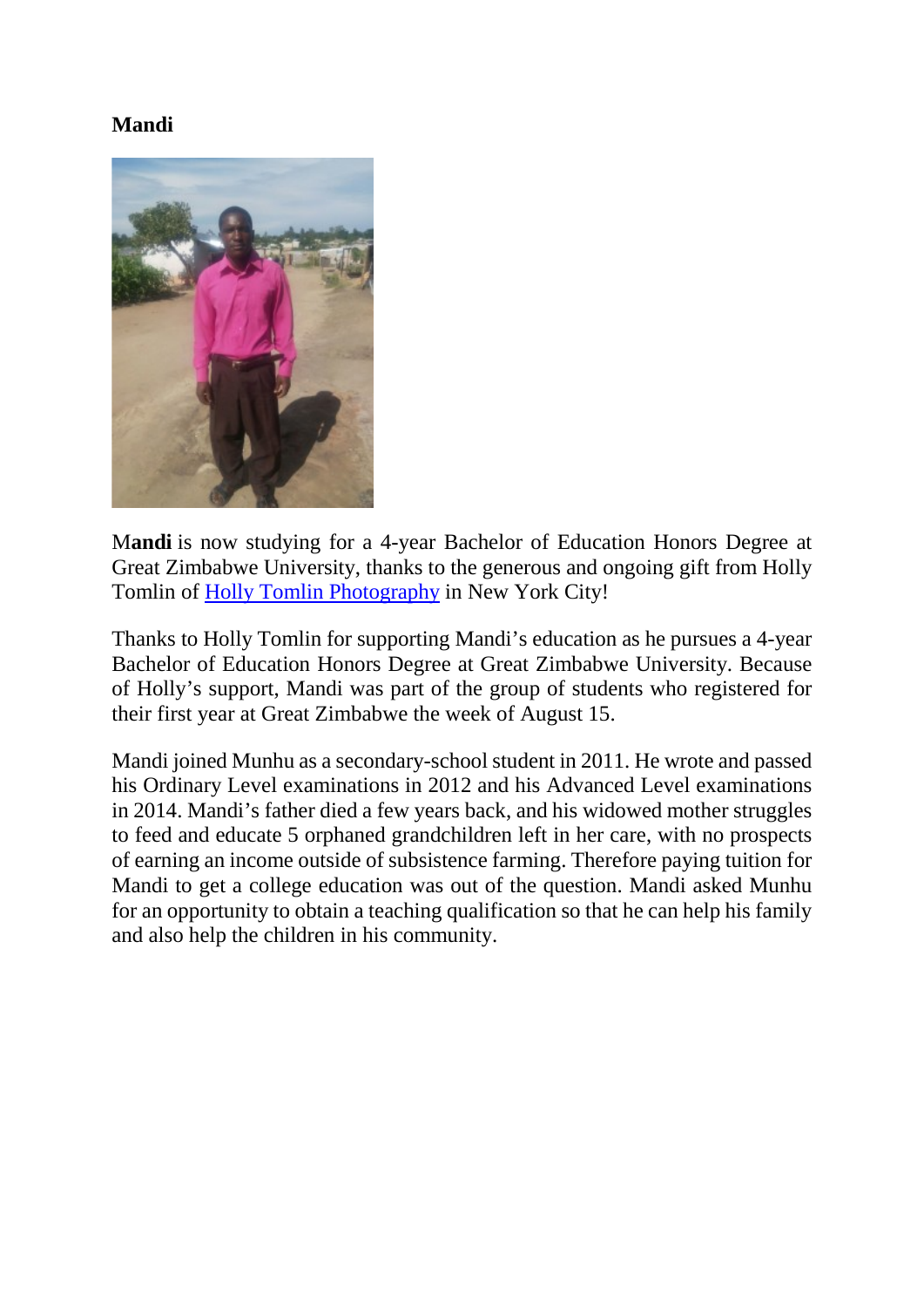

*Mandi with his mother and the 5 grandchildren that his mother supports*

Needless to say, we at Munhu are delighted at the positive turn of events for Mandi. He appealed for an opportunity to complete a teaching qualification so that he can help his family and also help the children in his community. And through Holly's generous gift, Mandi has been granted that wish. He has been given the opportunity to see his dream come true. He asked and he received!

Holly has been supporting Munhu's programs since 2008. She supported the education of Edson, a Munhu student who just completed a 3-year Bachelor of Arts Degree at the University of Zimbabwe and who will be graduating this coming October. We are very grateful for Holly's continued support and her generosity. Most of all, we are touched that she is continuing to join Munhu in our efforts to make a difference in the lives of those who need our support. About her commitment to helping these students, Holly simply says, "I'm just happy to be in a position to help young people realize their educational goals and desire to grow their own communities."

Thank You Holly! Tinotenda Holly (Shona)! Siyabonga Holly (Ndebele)!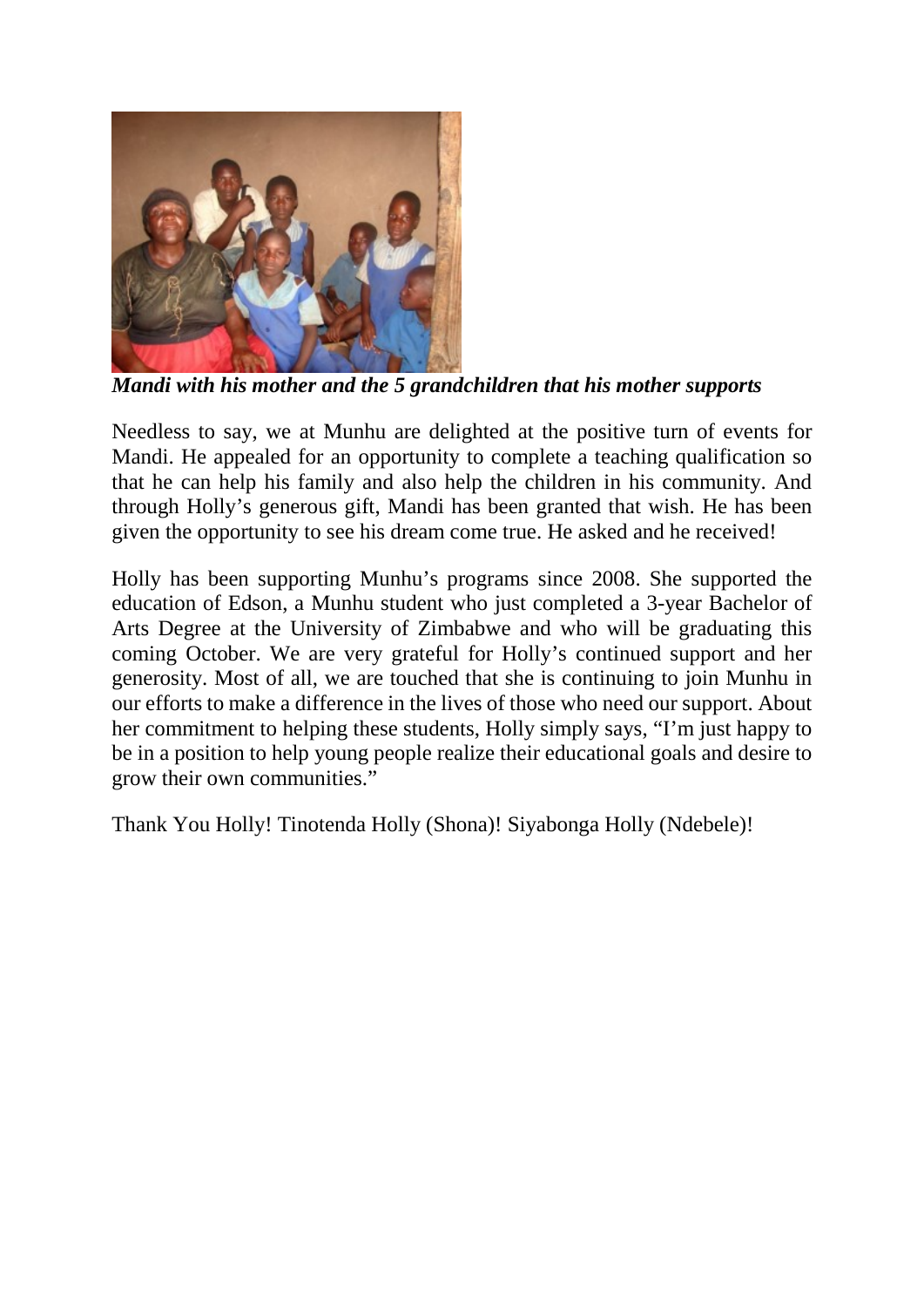#### **Debra**



**Debra** joined the Munhu family in January 2015. She comes from a poor family. Her parents struggled to pay tuition for her to complete high school. She passed her Advanced Level Examinations with good grades: B in Bible Studies, C in History, and C in Geography. Debra was recommended to Munhu by her high school teachers and Munhu is paying her tuition toward the teaching certificate. We are very grateful to the many Munhu donors for the gifts that make it possible for us to support the education of young people like Debra. We look forward to hearing Debra's experiences teaching students in rural areas of Zimbabwe, a dream that she has held for a long time and is witnessing coming to fruition. And we will share Debra's experiences with you, our donors and supporters.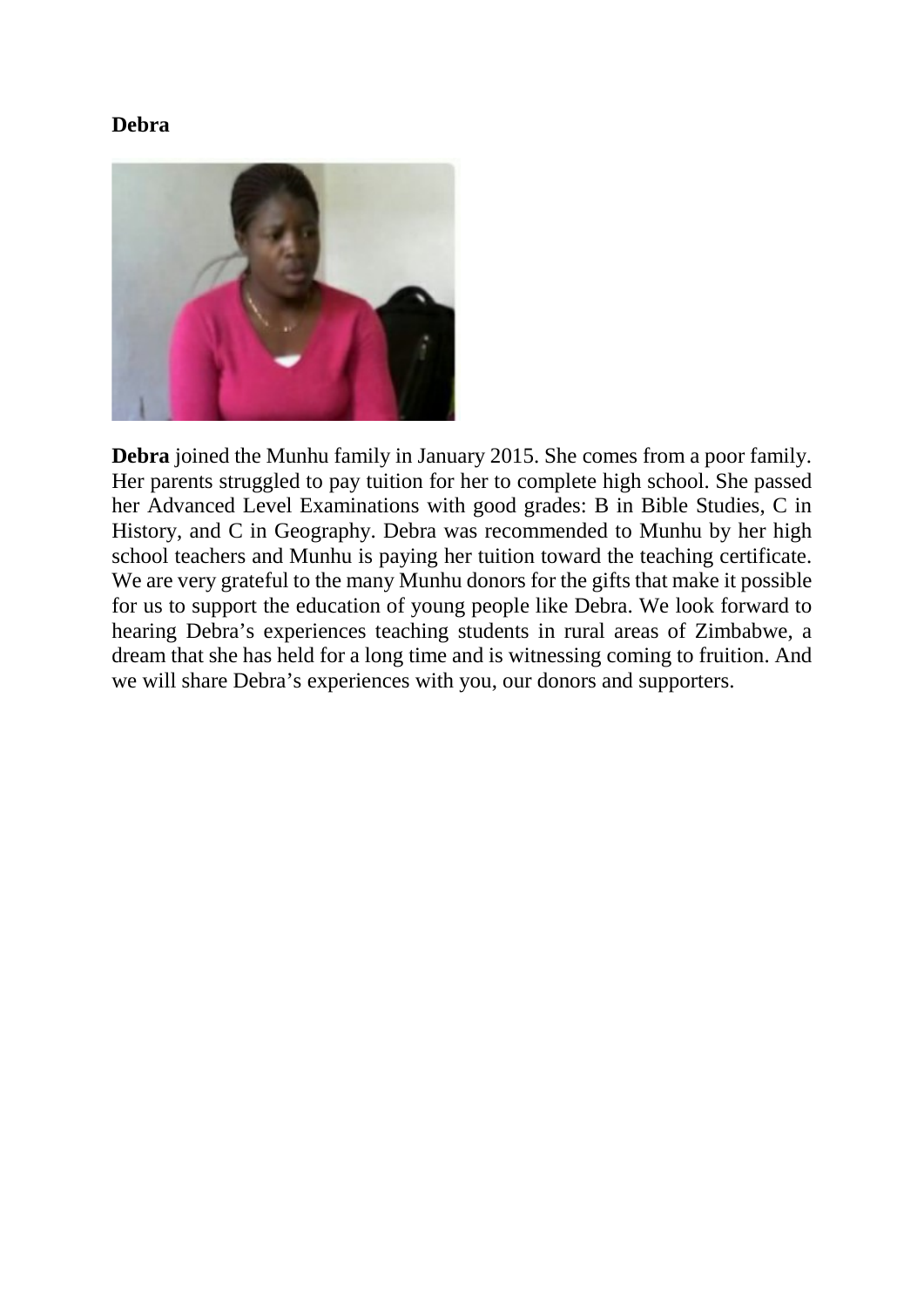# **Faith**



**Faith** wrote O'Level exams in 2015 and passed 10 of the 11 subjects she wrote: Integrated Science (A), Geography (A), History (A), Mathematics (B), Physics (B), Shona (B), Fashion and Fabrics (B), Biology (C), Accounts (C), and English (C). The only subject she found challenging was Chemistry, in which she had a grade D.

We were delighted to share Faith's results with Dr Lauren Willard and her family––her husband Chad, her son Henry, and her daughter Katie––who have been paying tuition to support Faith's education. On hearing the news, Dr Willard's response was, **"I'm so glad Faith is doing well. You can count on us to support her education for as long as she continues to be interested."**



The Willard Family who support Faith's education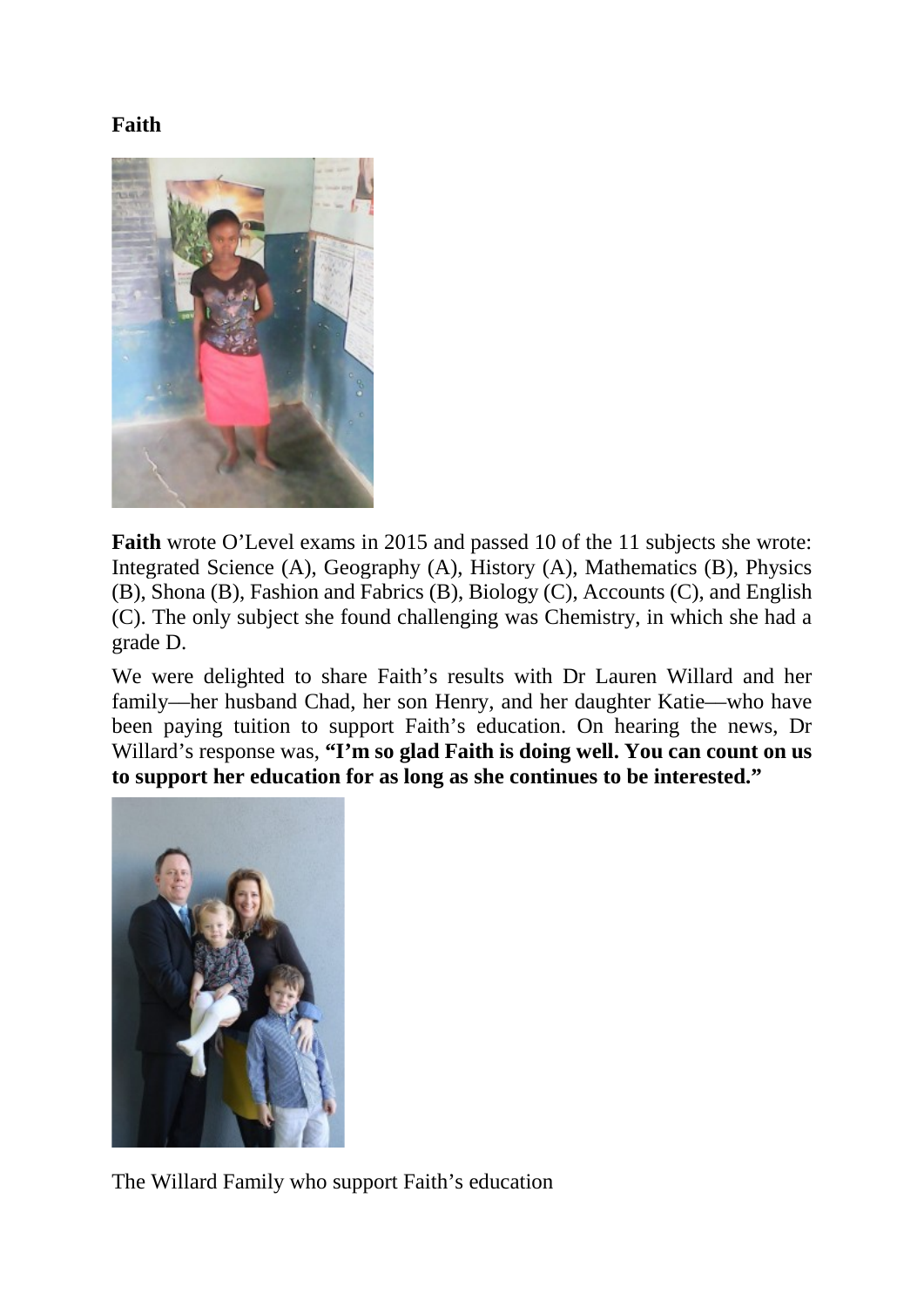As you may recall, students in Zimbabwe sit for O' Level exams after completing 4 years of secondary school––that is Form 1 to Form 4. Typically, each student sits for exams in nine or more subjects. Exam results are graded on an alphabetical scale with grades A, B, and C considered passes; and grades D, E, and U considered failures. To proceed to high school––ie, Form 5 and Form 6––a student must obtain a passing grade of C or better in 5 or more subjects. Faith passed 10!

Faith joined the Munhu family in 2012, after she was recommended to us by the teachers at the primary school that she had attended, located in Buhera District in Manicaland Province. At that time, Faith had just passed her Grade 7 examinations with flying colors, but had no money to continue on to a good secondary school. We at Munhu saw the potential in Faith and helped her to enroll at one of the boarding schools in the area. We shared Faith's story with some of our donors and we were delighted when the Willard family decided to sponsor Faith's education. Since 2013, Dr Willard and her family have been paying Faith's school tuition and giving her a little extra for pocket money. Faith keeps the Willards updated on her school progress through letters.

With continued support from the Willards, Faith started Form 5 in February 2016. She will sit for A'Level exams in 2017 and we look forward to her passing those exams and continuing on to university.

As we often tell most of our donors who choose to sponsor a child, the impact of that decision goes beyond the gift of the donation. This was beautifully illustrated by Faith's response when she, as a 13-year old girl with limited prospects for a bright future, received the good news that an America family had offered to pay her tuition to continue with her education. She had said, **"Even though they never met me, my American family has trusted me and I will not let them down."** And she is living up to her promise.

We thank Lauren, Chad, Henry, and Katie Willard for believing in Faith and for giving her the opportunity to follow her dreams! And we thank our many Munhu donors who are sponsoring many of our students, enabling each of them to receive a good education and to strive for a better future. We want you to know that your donations change the course of these students' lives for the better. Your donations allow them to dream big dreams, as all children should.

Thank You! Tinotenda (Shona)! Siyabonga (Ndebele)!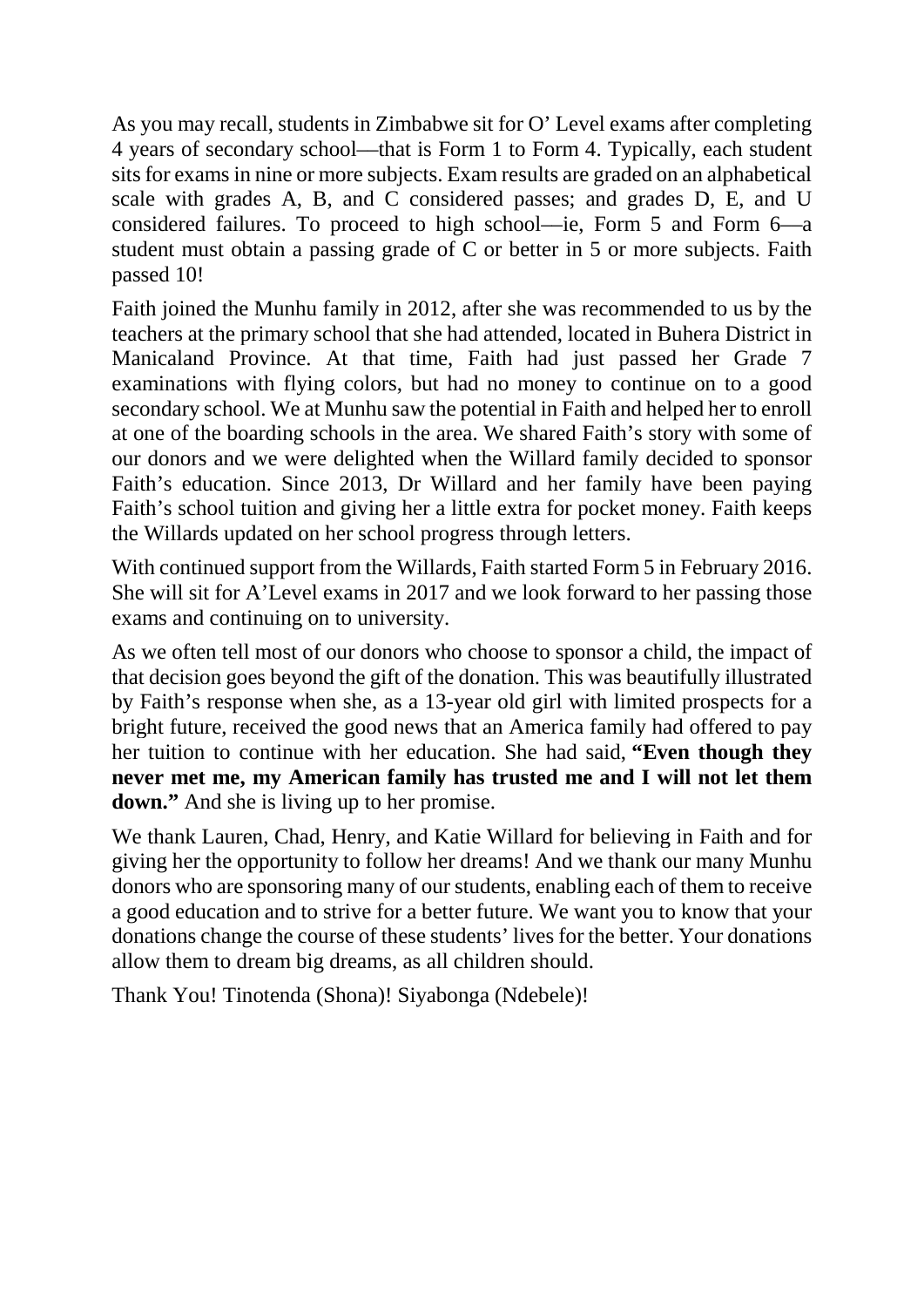### **Tapiwanashe**



**Tapiwanashe** was awarded a Bachelor of Arts degree from the University of Zimbabwe on Friday, October 2, 2015.

Tapiwanashe sent her appreciation by saying,"Thank you Munhu and my special sponsor for making my dream a reality. My passion is to help others like what you did for me. My zeal is to further my studies and continue to yield fruitful results. Thank you for your donations. God bless you!" *Tapiwanashe*

*Congratulations Tapiwanashe! Makorokoto Tapiwanashe! Amphlope Tapiwanashe!*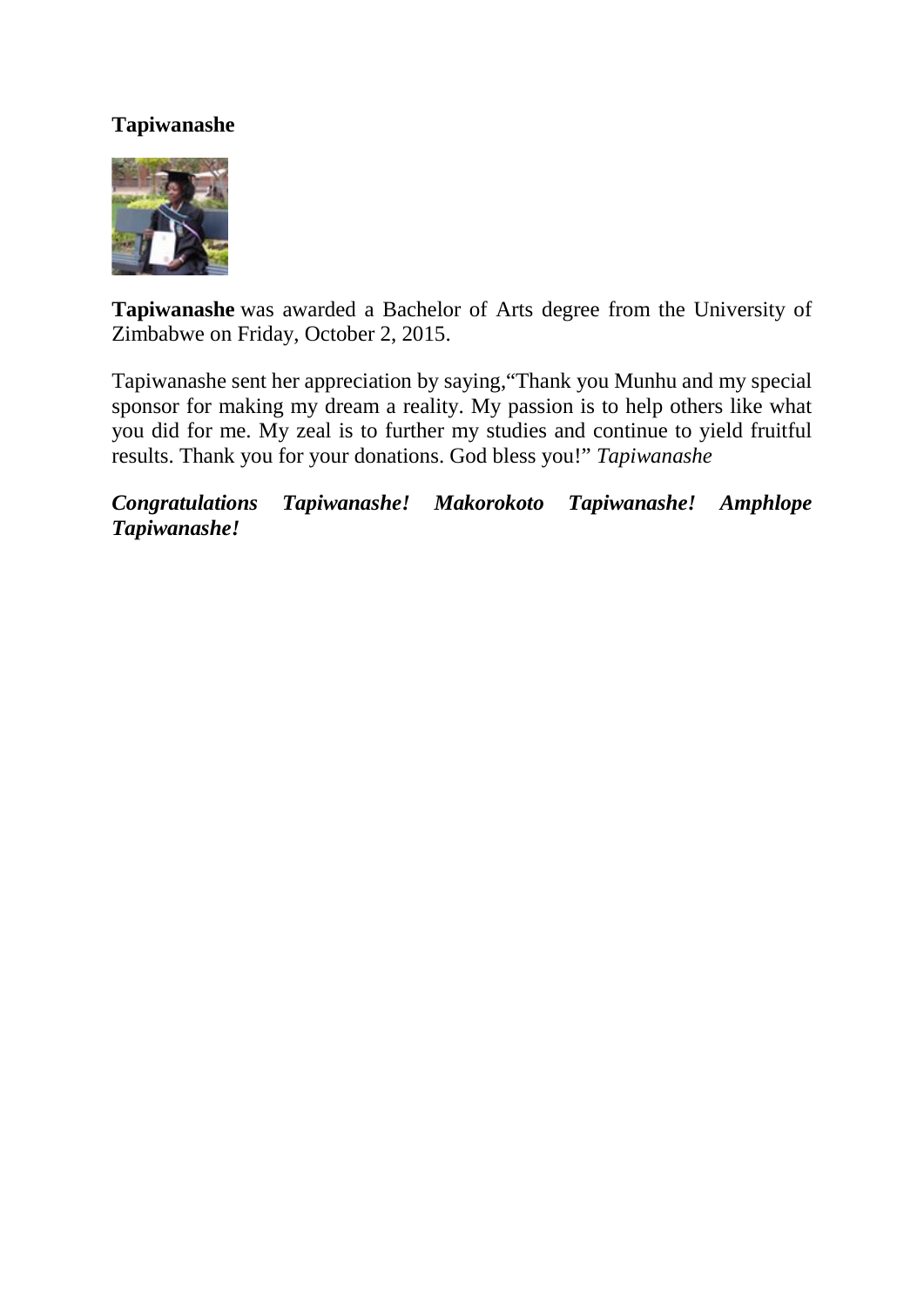**Edson**



**Edson** graduated in 2016 with a BA Degree from the University of Zimbabwe. We thank Holly Tomlin of Holly Tomlin Photography who helped Edson by paying his tuition over the 3 years of his study at the university. We wish Edson all the best and continued success as he pursues the next steps in his career.

# **Congratulations! Makorokoto (Shona)! Amhlope (Ndebele)!**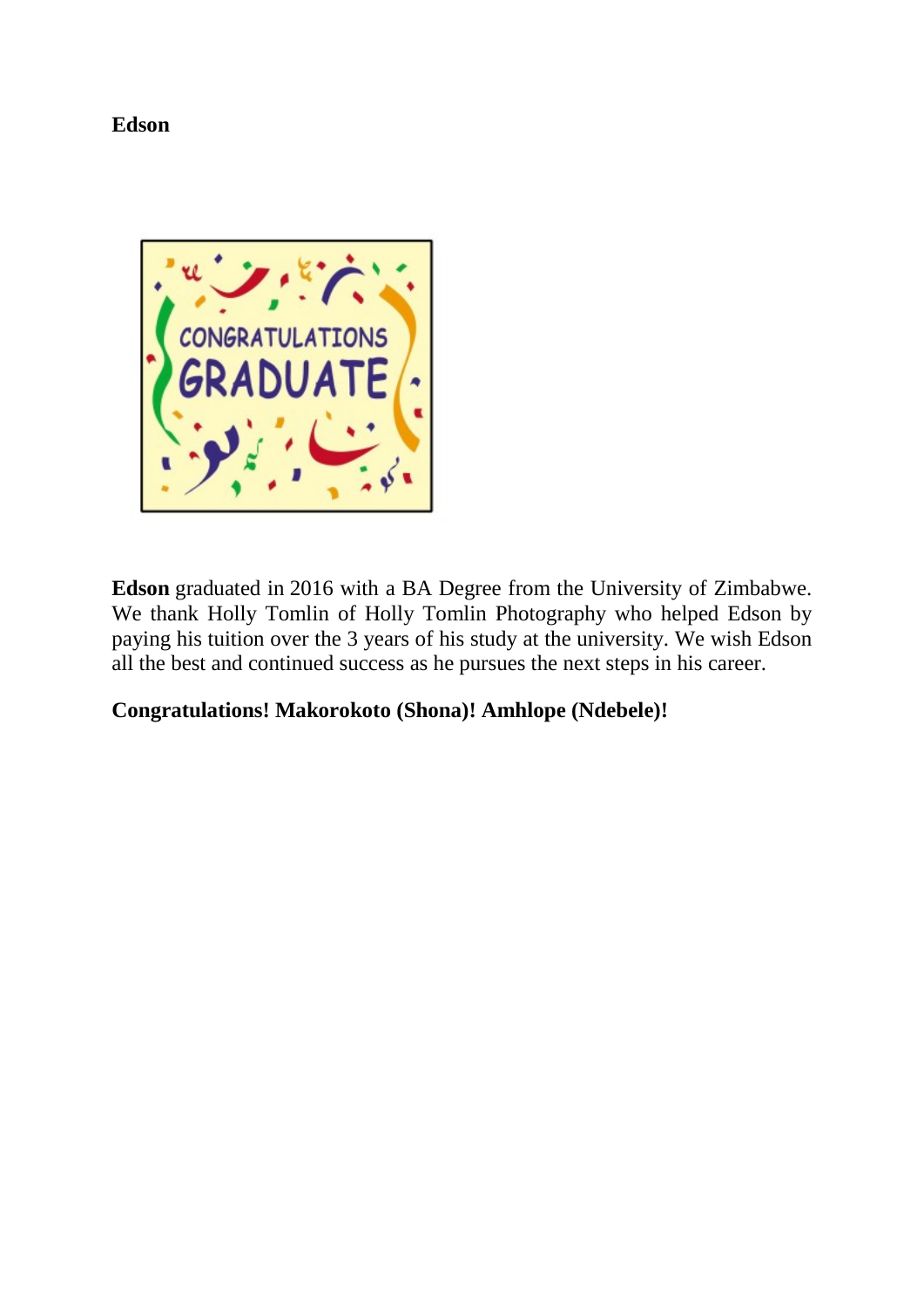#### **Nkosilathi**



**Nkosilathi** graduated in 2012 with a BA Honors Degree in Language and Communication from Lupane University.

Nkosilathi send his appreciation to Munhu by saying, "I would like to express my sincere gratitude to Munhu Friends of Orphans for the financial assistance they handed down to me. God bless"

*Congratulations Nkosilathi! Makorokoto Nkosilathi (Shona)! Amphlope Nkosilathi (Ndebele)!*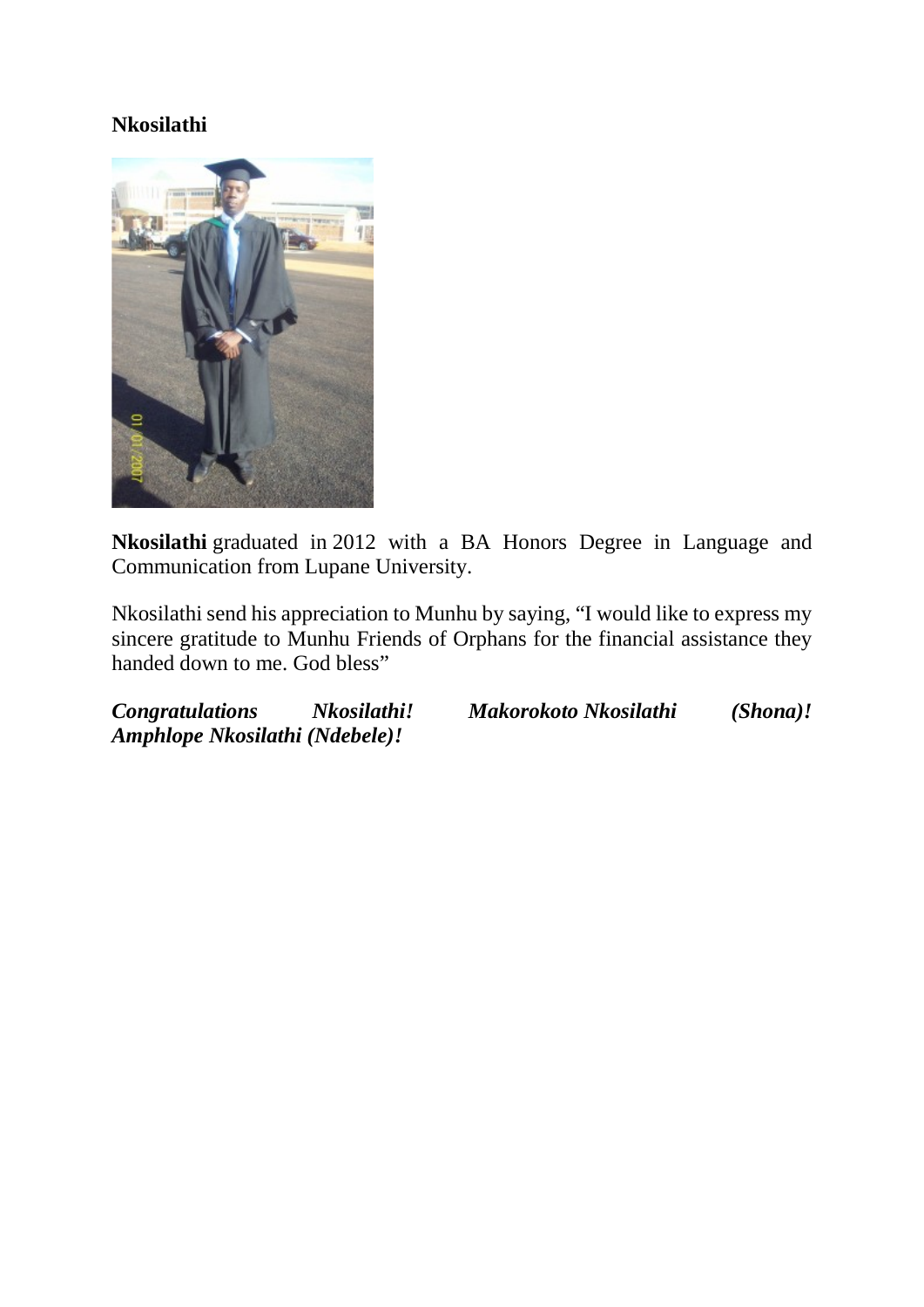### **Mthokozisi**



**Mthokozisi** graduated in 2013 with a BA Honors Degree in Language and Communication from Lupane University.

Mthokozisi sent his appreciation to Munhu by saying the following:

"My dream is to develop as a communication specialist and also excel as an academic. I owe all this to your selfless deeds and your commitment to empowering the disadvantaged in the communities. The experiences I have gone through have also made me resolve that I will make it my primary objective to also help the disadvantaged in the same way which I was assisted by you guys. May the living God almighty bless you abundantly as you work towards enlightening the world by helping educate the vulnerable members of the society." *Mthokozisi*

*Congratulations Mthokozisi! Makorokoto Mthokozisi (Shona)! Amphlope Mthokozisi (Ndebele)!*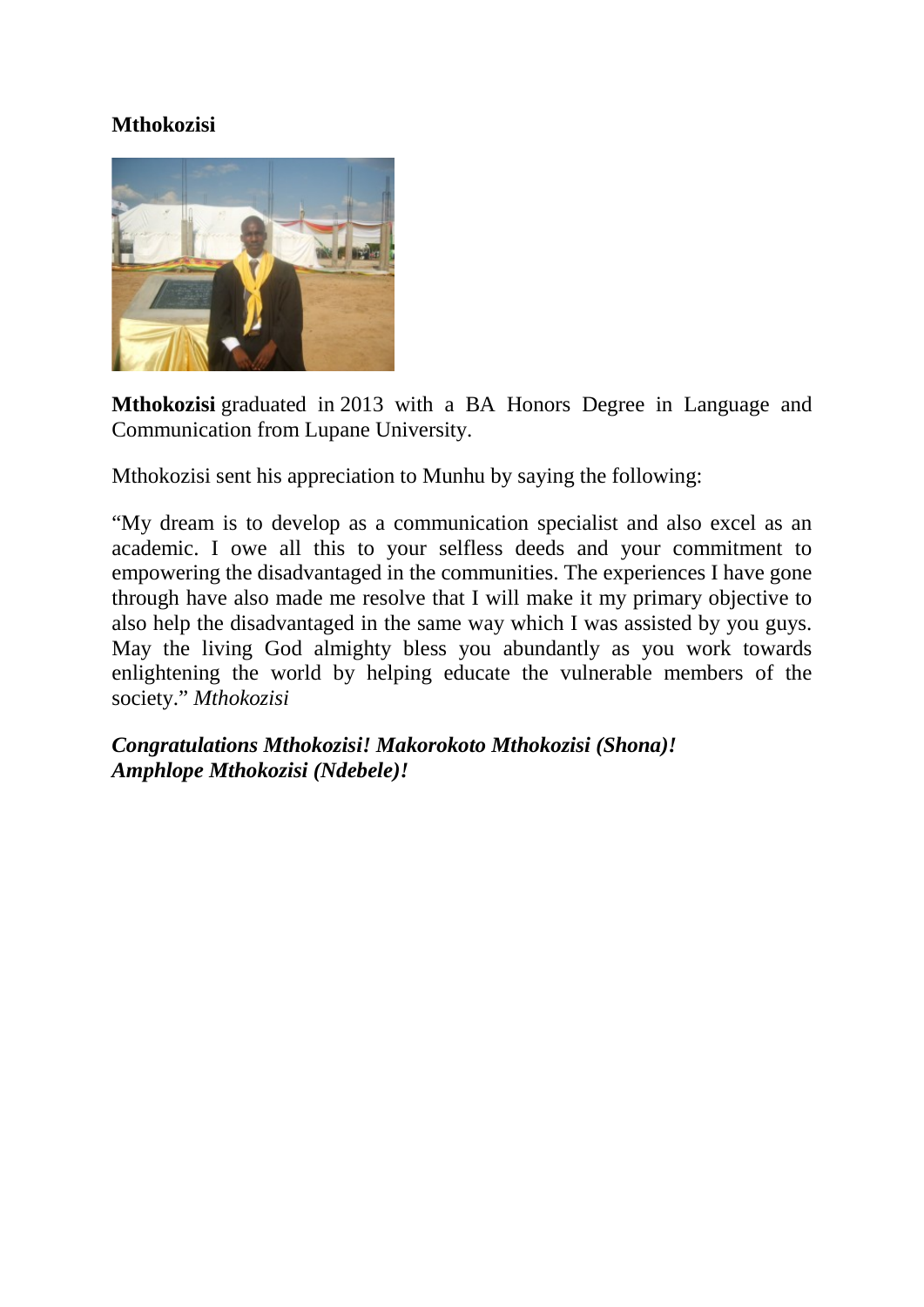# **Rudo**



**Rudo** is one of the most successful students sponsored by Munhu. She shows commitment and dedication to her studies and she is doing very well at school.

| SCHOOL                                                                                      |
|---------------------------------------------------------------------------------------------|
| DOROWA.                                                                                     |
| 24 September 2010                                                                           |
| To Whorn It May Concern:                                                                    |
| RE: RECOMMENDATION FOR A SCHOLARSHIP: RUDO C<br>A FORM 2, 2010                              |
| This services to confirm that Rudo<br>is in Fam Two. She is daing very well at              |
| that level. She managed to pass all of the nine subjects. She sat for during the March -    |
| April end of term examinations and the July -- August mid -- year examination this year.    |
| The school progress reports are attached herewith.                                          |
| She has shown constrictent and dedication despite the meager resources at her disposal.     |
| She has the potential to do reach better if she receives moral and financial support in her |
| education for any assistance offer.                                                         |
| Please do not hesitate to assist her.                                                       |
| Yours faithfully                                                                            |
|                                                                                             |
| m.<br>Headmaster                                                                            |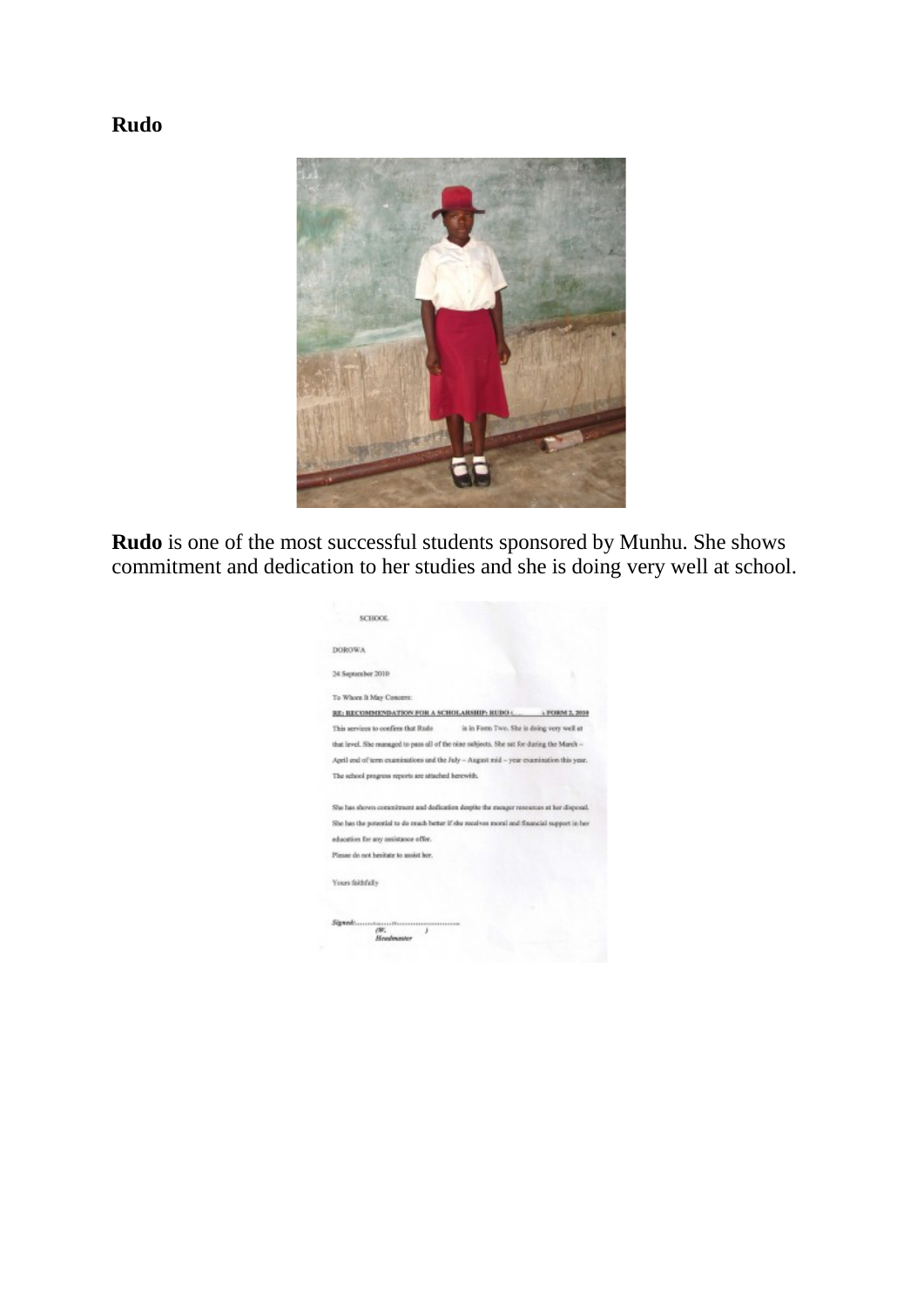# **Daisylyn M**

**Daisylyn,** 19 years old, comes from a poor family and is being raised by a single mother. She is in Form 6 at a local boarding school. She wrote Ordinary Level Examinations in 2014 and passed 8 of the 9 subjects that she sat for: 1 A, 5 Bs, 2 Cs, and 1D.

Munhu has been supporting Daisylyn's education since 2011. Her primary school teachers recommended that Munhu send her to boarding school based on her high academic achievements and potential for success. She has continued to do well in school and is one of our promising students. Her dream is to go to university and study medicine to become a doctor.